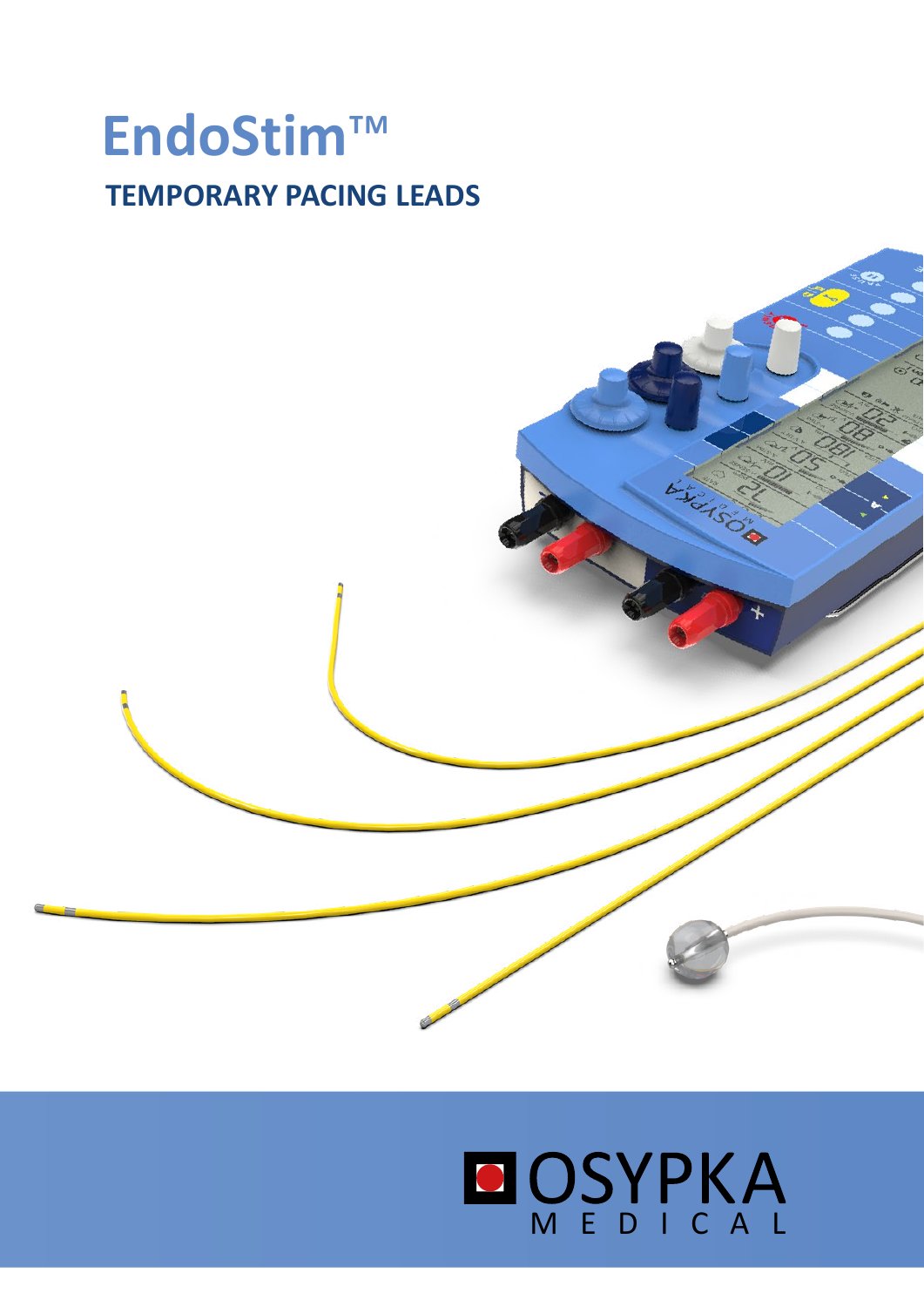#### **EndoStim™**

Pacing leads for transvenous applications to temporarily stimulate the ventricle or the atrium. Based on the application of external pacemakers suitable for emergency, pre- and postoperative stimulation as well as for rapid-pacing during TAVI procedures.

#### **Characteristics**

The EndoStim™ portfolio includes bipolar and quadripolar pacing leads. A floating balloon catheter completes the product range.

The following French sizes, shapes, lengths, inter-electrode distances and connectors are available:

|                    | <b>Bipolar EndoStim™ Leads</b>           | Quadripolar EndoStim™ Leads | <b>Pacing Catheter with Balloon</b>     |
|--------------------|------------------------------------------|-----------------------------|-----------------------------------------|
| <b>French Size</b> | 4F, 5F, 6F                               | 4F, 5F, 6F                  | 5F                                      |
| Length             | 90 cm, 125 cm                            | 90 cm, 125 cm               | $110 \text{ cm}$                        |
| <b>Shape</b>       | Straight, Cournand,<br>Josephson         | Straight, Josephson         | Cournand                                |
| <b>Distance</b>    | <b>Inter-Electrode</b> 2 mm, 5 mm, 10 mm | 5 mm, 10 mm, 2-5-2 mm       | $10 \text{ mm}$                         |
| Connector          | Exposed 2 mm pin with<br>protective cap  | Shrouded 2 mm pin           | Exposed 2 mm pin with<br>protective cap |

#### **Shape**

EndoStim™ pacing leads are available in three shapes: Straight, Cournand and Josephson.



#### **Connector**

EndoStim™ pacing leads are either available with shrouded pins or with exposed pins with protective cap.



**shrouded pins (Bipolar pacing leads)**

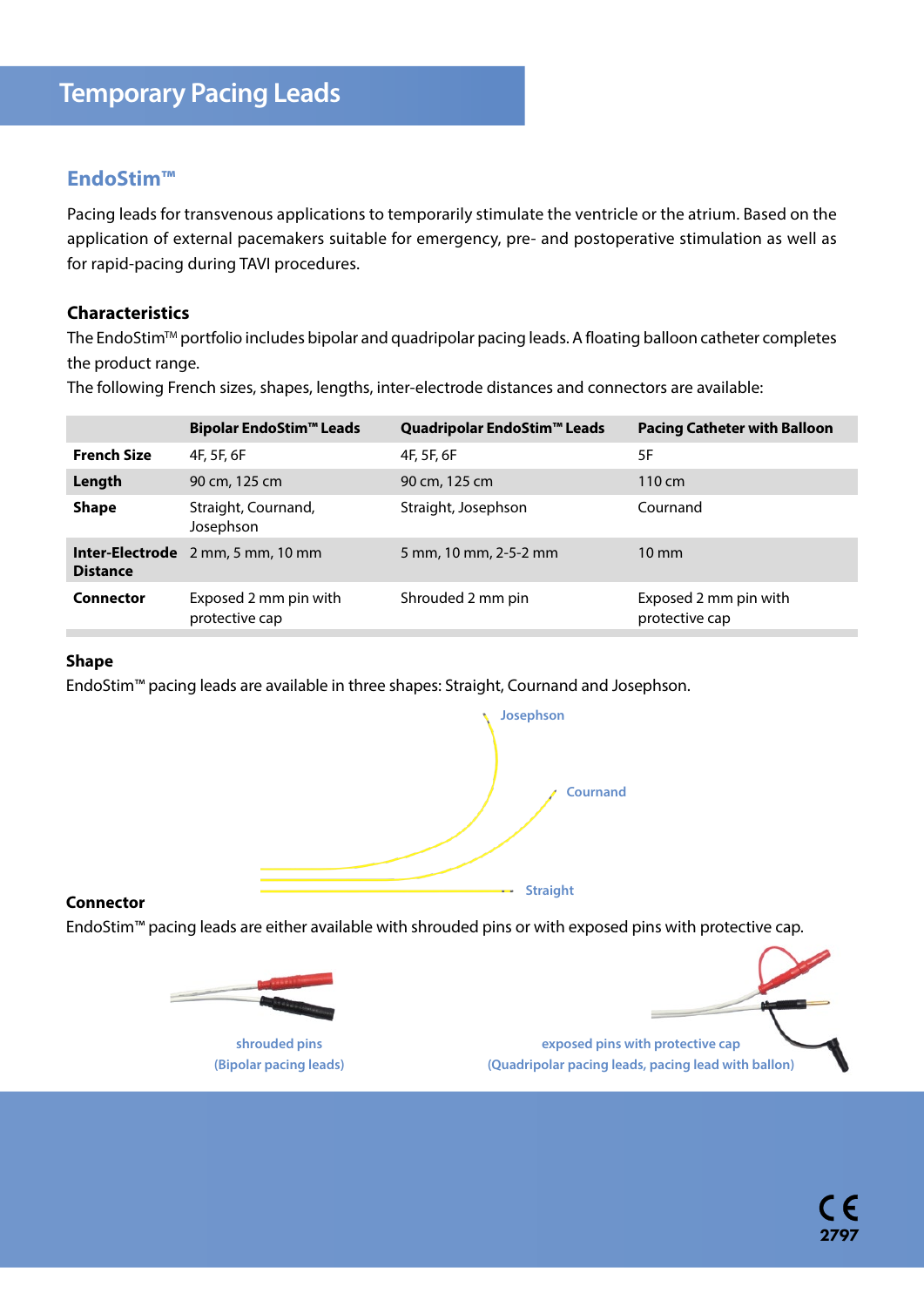### **Order Information Temporary Pacing Leads**

#### **Bipolar EndoStim™ Temporary Pacing Leads (Packaging Unit: 5 pieces)**

| <b>Article No.</b> | <b>Number of Poles</b> | <b>French Size</b> | Length | <b>Shape</b> | <b>Inter-Electrode Distance</b> | <b>Connector</b>    |  |
|--------------------|------------------------|--------------------|--------|--------------|---------------------------------|---------------------|--|
| 27039-F            | $\overline{2}$         | 4F                 | 90 cm  | Straight     | 2 mm                            | <b>Exposed Pins</b> |  |
| 27003-F            | $\overline{2}$         | 4F                 | 90 cm  | Straight     | 5 mm                            | <b>Exposed Pins</b> |  |
| 27010-F            | $\overline{2}$         | 4F                 | 90 cm  | Straight     | 10 mm                           | <b>Exposed Pins</b> |  |
| 27040-F            | $\overline{2}$         | 4F                 | 90 cm  | Cournand     | 2 mm                            | <b>Exposed Pins</b> |  |
| 27018-F            | $\overline{2}$         | 4F                 | 90 cm  | Cournand     | 5 mm                            | <b>Exposed Pins</b> |  |
| 27015-F            | $\overline{2}$         | 4F                 | 90 cm  | Cournand     | 10 mm                           | <b>Exposed Pins</b> |  |
| 27038-F            | $\overline{2}$         | 4F                 | 90 cm  | Josephson    | 2 mm                            | <b>Exposed Pins</b> |  |
| 27006-F            | $\overline{2}$         | 4F                 | 90 cm  | Josephson    | 5 mm                            | <b>Exposed Pins</b> |  |
| 27009-F            | $\overline{2}$         | 4F                 | 90 cm  | Josephson    | $10 \, \text{mm}$               | <b>Exposed Pins</b> |  |
|                    |                        |                    |        |              |                                 |                     |  |
| 27051-F            | $\overline{2}$         | 5F                 | 90 cm  | Straight     | 2 mm                            | <b>Exposed Pins</b> |  |
| 27045-F            | $\overline{2}$         | $5F$               | 90 cm  | Straight     | 5 <sub>mm</sub>                 | <b>Exposed Pins</b> |  |
| 27048-F            | $\overline{2}$         | 5F                 | 90 cm  | Straight     | $10 \, \text{mm}$               | <b>Exposed Pins</b> |  |
| 27052-F            | $\overline{2}$         | 5F                 | 90 cm  | Cournand     | 2 mm                            | <b>Exposed Pins</b> |  |
| 27046-F            | $\overline{2}$         | 5F                 | 90 cm  | Cournand     | 5 mm                            | <b>Exposed Pins</b> |  |
| 27049-F            | $\overline{2}$         | 5F                 | 90 cm  | Cournand     | 10 mm                           | <b>Exposed Pins</b> |  |
| 27050-F            | $\overline{2}$         | 5F                 | 90 cm  | Josephson    | 2 mm                            | <b>Exposed Pins</b> |  |
| 27044-F            | $\overline{2}$         | 5F                 | 90 cm  | Josephson    | 5 mm                            | <b>Exposed Pins</b> |  |
| 27047-F            | $\overline{2}$         | 5F                 | 90 cm  | Josephson    | 10 mm                           | <b>Exposed Pins</b> |  |
|                    |                        |                    |        |              |                                 |                     |  |
| 27042-F            | $\overline{2}$         | 5F                 | 125 cm | Straight     | 2 mm                            | <b>Exposed Pins</b> |  |
| 27004-F            | $\overline{2}$         | 5F                 | 125 cm | Straight     | 5 mm                            | <b>Exposed Pins</b> |  |
| 27012-F            | $\overline{2}$         | 5F                 | 125 cm | Straight     | 10 mm                           | <b>Exposed Pins</b> |  |
| 27043-F            | $\overline{2}$         | 5F                 | 125 cm | Cournand     | $2 \, \text{mm}$                | <b>Exposed Pins</b> |  |
| 27019-F            | $\overline{2}$         | 5F                 | 125 cm | Cournand     | 5 mm                            | <b>Exposed Pins</b> |  |
| 27016-F            | $\overline{2}$         | 5F                 | 125 cm | Cournand     | 10 mm                           | <b>Exposed Pins</b> |  |
| 27041-F            | $\mathbf 2$            | 5F                 | 125 cm | Josephson    | 2 mm                            | <b>Exposed Pins</b> |  |
| 27007-F            | $\overline{2}$         | 5F                 | 125 cm | Josephson    | 5 mm                            | <b>Exposed Pins</b> |  |
| 27011-F            | $\overline{2}$         | 5F                 | 125 cm | Josephson    | 10 mm                           | <b>Exposed Pins</b> |  |
|                    |                        |                    |        |              |                                 |                     |  |
| 27063-F            | $\overline{2}$         | 6F                 | 90 cm  | Straight     | 2 mm                            | <b>Exposed Pins</b> |  |
| 27057-F            | $\overline{2}$         | 6F                 | 90 cm  | Straight     | 5 mm                            | <b>Exposed Pins</b> |  |
| 27060-F            | $\overline{2}$         | 6F                 | 90 cm  | Straight     | 10 mm                           | <b>Exposed Pins</b> |  |
| 27055-F            | $\mathbf 2$            | 6F                 | 90 cm  | Cournand     | 2 mm                            | <b>Exposed Pins</b> |  |
| 27058-F            | $\overline{2}$         | 6F                 | 90 cm  | Cournand     | 5 mm                            | <b>Exposed Pins</b> |  |
| 27061-F            | $\overline{2}$         | 6F                 | 90 cm  | Cournand     | 10 mm                           | <b>Exposed Pins</b> |  |
| 27062-F            | $\overline{2}$         | 6F                 | 90 cm  | Josephson    | 2 mm                            | <b>Exposed Pins</b> |  |
| 27056-F            | $\overline{2}$         | 6F                 | 90 cm  | Josephson    | 5 <sub>mm</sub>                 | <b>Exposed Pins</b> |  |
| 27059-F            | $\overline{2}$         | 6F                 | 90 cm  | Josephson    | 10 mm                           | <b>Exposed Pins</b> |  |
|                    |                        |                    |        |              |                                 |                     |  |
| 27054-F            | $\overline{2}$         | 6F                 | 125 cm | Straight     | 2 mm                            | <b>Exposed Pins</b> |  |
| 27005-F            | $\overline{2}$         | 6F                 | 125 cm | Straight     | 5 mm                            | <b>Exposed Pins</b> |  |
| 27014-F            | $\overline{2}$         | 6F                 | 125 cm | Straight     | 10 mm                           | <b>Exposed Pins</b> |  |
| 27055-F            | $\overline{2}$         | 6F                 | 125 cm | Cournand     | 2 mm                            | <b>Exposed Pins</b> |  |
| 27020-F            | $\sqrt{2}$             | 6F                 | 125 cm | Cournand     | $5 \, \text{mm}$                | <b>Exposed Pins</b> |  |
| 27017-F            | $\overline{2}$         | 6F                 | 125 cm | Cournand     | $10 \, \text{mm}$               | <b>Exposed Pins</b> |  |
| 27053-F            | $\overline{2}$         | 6F                 | 125 cm | Josephson    | 2 mm                            | <b>Exposed Pins</b> |  |
| 27008-F            | $\overline{2}$         | 6F                 | 125 cm | Josephson    | 5 <sub>mm</sub>                 | <b>Exposed Pins</b> |  |
| 27013-F            | $\overline{2}$         | 6F                 | 125 cm | Josephson    | 10 mm                           | <b>Exposed Pins</b> |  |